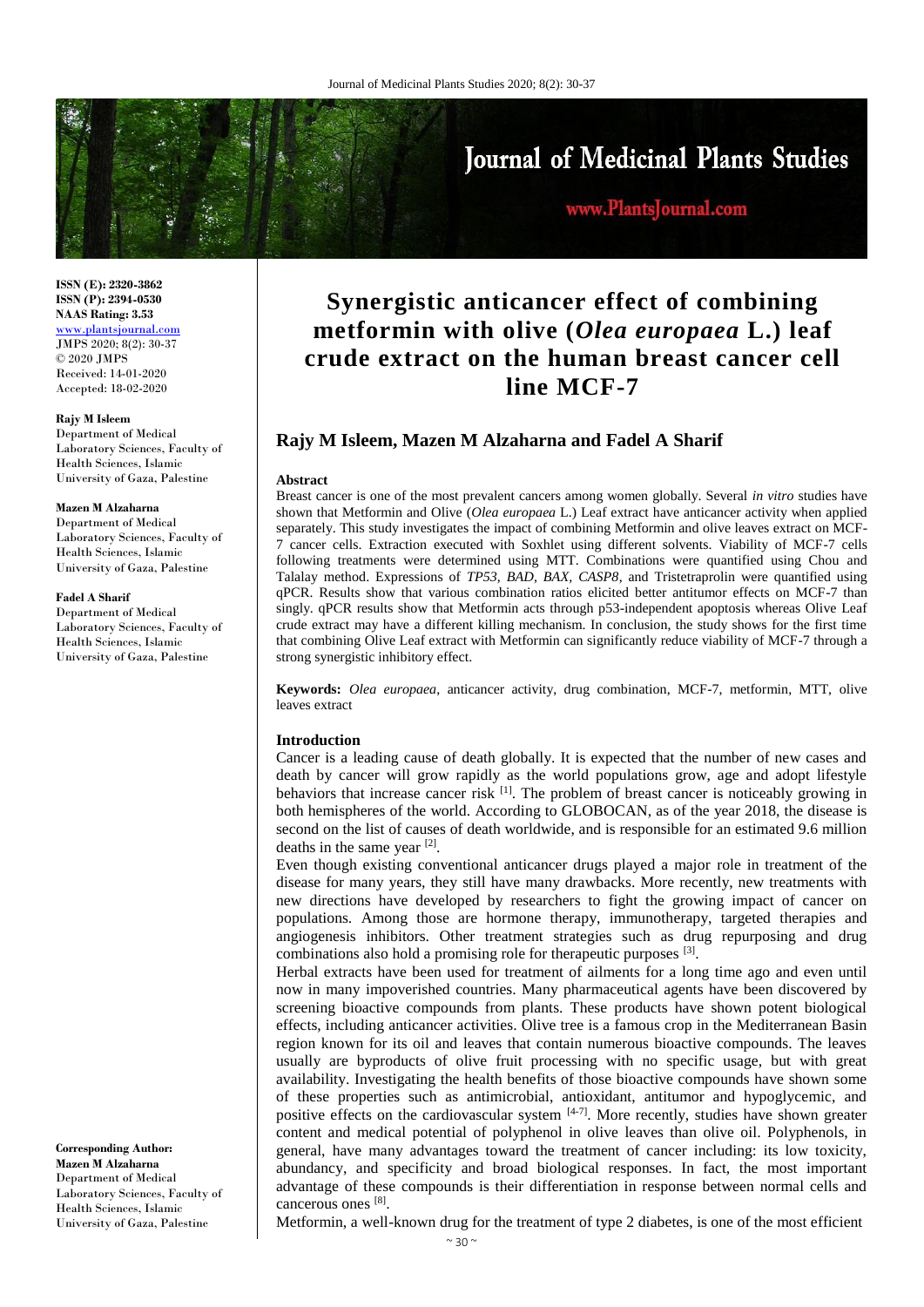Journal of Medicinal Plants Studies [http://www.plantsjournal.com](http://www.plantsjournal.com/)

metabolic modulators, as well as holding antitumor properties among other impacts. Epidemiological studies have shown decreased risk of cancer among diabetic patients using MET compared with other drugs [9]. The attention has also been given to its ability to inhibit proliferation in different human cancer cell lines. In fact, the drug showed significant synergy when combined with different drugs both *in vitro* and *in vivo* models through wide action mechanisms [10].

Combining drugs can have great efficacy as a strategy for cancer therapy. This efficacy could be decreasing toxicity or lowering doses of drugs, or minimizing or delaying emergence of drug resistance. In fact, combining drugs with different mechanisms or modes of action can be more effective against single target or treating a disease. In this work, the efficacy of combining olive leaves extracts with the generic glucose-lowering drug MET against MCF-7 was investigated.

# **Material and Methods**

#### **Preparation of olive leaves extract**

Olive leaves samples, from a cultivar known as "Souri", were directly collected from a sunny farm north of Gaza City, in the middle of May 2018. Olive leaves were first washed thoroughly with deionized water and then dried in an air oven (Boxun, China) for 3 consecutive days at 37°C. Dried leaves were then pulverized in a blender and the obtained powder was kept in a sealed jar in the dark at room temperature until further extraction. 15 g of leaves powder were placed in the thimble of a Soxhlet and extracted using 300 ml 80% Methanol for 6-8 hours (organic solvent extract) or, 300 ml with deionized water for 6-8 hours (aqueous extract). Then, the samples were filtered and evaporated until dryness by Vacuum Centrifugal Concentrator (IR Concentrator, N-Biotek, Korea).

# **Stocks preparation**

Metformin (1, 1-Dimethylbiguanide hydrochloride, Sigma Aldrich LTD) was dissolved in distilled water to make a 300 mM stock solution and then filter-sterilized and stored at-20 °C until further use. Stocks of leaves crude extracts were prepared by dissolving 400mg of the extract with 1ml of DMSO (Sigma) for organic solvent extract. For aqueous extract, water was used as a solvent to make 400 mg stock. All stocks were filter-sterilized and kept at-20 °C until use.

# **Cell culture and drug treatment Maintaining cells**

MCF-7 cells, kindly provided by Prof. Rana Abu-Dahab (University of Jordan), were cultured in Dulbecco's Modified Eagle's Medium (DMEM, Biological Industries) supplemented with 10% Fetal Bovine Serum (Biological Industries), 10 mg/ml penicillin and 10 mg/ml streptomycin (Biological Industries) and incubated in a humidified atmosphere in an incubator with 5%  $CO<sub>2</sub>$  at 37 °C. Medium was changed every 3 days and cells were subcultured upon reaching 85% confluency. For subculture, cells in flasks were detached using trypsin/EDTA (Biological Industries) and counted by means of trypan blue (Biological Industries) using a hemocytometer.

# **Seeding 96-well plates**

1X10<sup>4</sup> cells/well were inoculated onto 96-wells plate (100µL per well) which was used for 24-hour treatments. For 48-hour incubation treatments plates were inoculated with 8,000 cells/well. For background absorption, some wells were left

cell-free and used as blank control.

#### **Treatments**

For single treatments, cells were treated with (75, 150, 300, 600, 900 and 1200 $\mu$ g/ml) <sup>[11-13]</sup> 80% Methanolic and distilled water olive leaves crude extracts. On the other hand, treatment using MET were in concentrations of (5, 10, 20, 30, 40 and 50 mM), both treatments were kept for 24 or 48 hours before MTT assay. Wells seeded with cells but left untreated were used as a negative control. The 50% (IC50) inhibitory concentration was then calculated.

To test the synergistic anti-proliferative effect different ratios (1:4, 1:7, 1:9, and 1:10) of MET combined with OLE (DW) or OLE (Methanol 80%) were used to treat MCF-7 cells in 96 wells plates for 24 hours or 48 hours followed by MTT assay. The combination index (CI) and Dose Reduction Index (DRI) were used to analyze the synergistic inhibitory effects of the combinations.

#### *In vitro* **cell proliferation (MTT) assay**

As an indicator for viability, the metabolic activity of living cells was determined using the colorimetric 3-(4, 5 dimethylthiazol-2-yl)-2, 5-diphenyltetrazolium bromide (MTT) assay. After 24 or 48 hours of treatments for both single and combination studies, wells with treated cells were washed with phosphate buffer saline (PBS) (Biological Industries), immersed with 100µl of fresh medium containing 10% MTT and incubated for further 3 hours. All previous work was done in the dark. The medium was removed and intracellular formazan crystals were dissolved in 100µl of DMSO. After 30 minutes, the absorbance was measured at 550 nm using microplate reader (Multiskan FC Microplate Photometer, Thermo Scientific).

# **Drug combination analysis**

According to Chou Talalay method, the combination index (CI) is, "based on concentration effect curves generated as a plot of the fraction of unaffected cells versus drug concentration using the following  $CI$  equation:  $CI =$  $(D)_1/(Dx)_1 + (D)_2/(Dx)_2 + (D)_1(D)_2/(Dx)_1(Dx)_2$ , where  $(D)_1$  and  $(D)_2$  are the concentrations of [MET and OLE] that exhibit a determined effect when applied simultaneously to the cells, and  $(Dx)_1$  and  $(Dx)_2$  are the concentrations of the same drugs that exhibit the same determined effect when used singly. The CI values indicate a synergistic effect when  $\langle 1, \text{ an} \rangle$ antagonistic effect when  $>1$ , and an additive effect when equals to 1".

# **qPCR analyses**

MCF-7 cells  $(7.8X10^5)$  were incubated in 25 cm<sup>2</sup> flasks for 24-hours. Each flask was treated as follow: 50 mM Metformin, 300 µg/ml of OLE, and at the IC50 of the combination of both drugs. A flask was left untreated as a control. After 24 hours following treatment, media were removed and cells were harvested using Trypsin EDTA solution. The harvested cells were then washed with PBS and centrifuged at 1500 rpm for 5 minutes. Total RNA was isolated using ISOLATE II Biofluids RNA Kit (BIOLINE, USA) according to the manufacturer's instructions. 500ng of total RNA were converted to cDNA with anchored oligo dT primers and random hexamers using the SensiFast cDNA Synthesis Kit (BIOLINE, USA). PCR amplification of cDNA (1µl per 20µl of PCR reaction) was carried out using a realtime PCR machine (7500 Real-Time PCR System, Applied Biosystems™) using SensiFAST SYMR Lo-ROX kit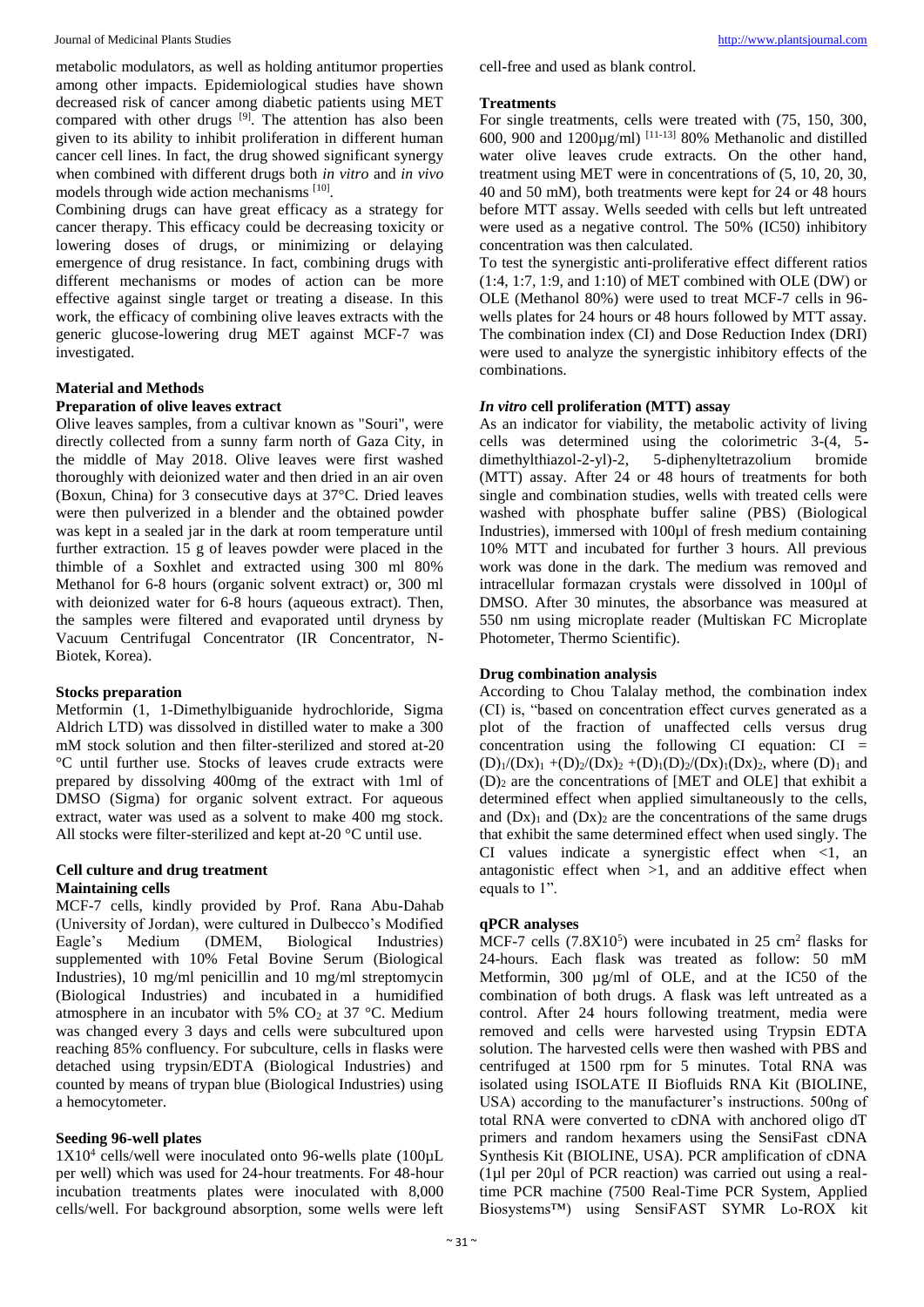Journal of Medicinal Plants Studies [http://www.plantsjournal.com](http://www.plantsjournal.com/)

(BIOLINE, USA) according to this procedure: 2 minutes at 95 ͦC for Polymerase activation and denaturation of cDNA, followed by 40 cycles, each consisted of 5 seconds at 95  $\degree$ C for denaturation and 30 seconds for primer annealing and chain extension at 59 °C, 61 °C, 62 °C, 60 °C and 60 °C for CASP8, BAD, TP53, BAX, and TTP, respectively. GAPDH

was used as a reference. Primers used are shown in Table 1. Expression data were normalized to the geometric mean of the housekeeping gene GAPDH to control the variability in expression levels and then were analyzed using the 2 -ΔΔCT method according to Livak and Schmittgen (2001).

**Table 1:** The forward and reverse primers used for amplification of different genes.

| Gene              | <b>Primers</b>             | Product<br>$size$ (bp) | Gene         | <b>Primers</b>            | <b>Product</b><br>size (bp) |
|-------------------|----------------------------|------------------------|--------------|---------------------------|-----------------------------|
| CASP <sub>8</sub> | F: CTGGGAAGGATCGACGATTA    | 123                    | TTP          | F: CTGTCACCCTCTGCCTTCTC   | 156                         |
|                   | R: CATGTCCTGCATTTTGATGG;   |                        |              | R: TCCCAGGGACTGTACAGAGG   |                             |
| <b>BAD</b>        | F: CCCAGAGTTTGAGCCGAGTG    | 249                    | <b>BAX</b>   | F: TGGAGCTGCAGAGGATGATTG  | 95                          |
|                   | R: CCCATCCCTTCGTCGTCCT     |                        |              | R: GAAGTTGCCGTCAGAAAACATG |                             |
| p53               | F: TTGCCGTCCCAAGCAATGGATGA | 199                    | <b>GAPDH</b> | F: GGCATTGCTCTCAATGACAA   | 199                         |
|                   | R: TCTGGGAAGGGACAGAAGATGAC |                        |              | R: TGTGAGGGAGATGCTCAGTG   |                             |

# **Hoechst 33342 staining**

6-wells cell culture plates were seeded with  $2.4X10<sup>5</sup>$  MCF-7 cells per well then incubated overnight to adhere. Cells were treated with concentrations corresponding to single and combinations treatments of OLE and MET. After appropriate incubation, sufficient Hoechst 33342 staining solution (5 µg/ml) covered the cells to stain DNA, and incubated for 10 minutes in the dark. Morphological changes were detected using a fluorescence microscope (AMG: EVOS, Thermofisher USA).

# **Preparation of peripheral blood mononuclear cells (PBMCs)**

PBMCs were separated from whole heparinized blood of a healthy donor by centrifugation through a density gradient using Leucoprep™ (iNtRON Biotechnology) Lymphocyte Separation Medium. Cells were counted using Trypan Blue and then resuspended in appropriate nutrient medium.

# **Data analysis**

All of the experiments were performed in triplicates. All acquired data were analyzed using Microsoft Excel; and IC50 and Combination Index (CI) calculations were done using CompuSyn (ComboSyn Inc.). Tables and graphs were produced and edited using GraphPad Prism 6.

# **Results**

# **Impact of OLE on the MCF-7 cells proliferation**

Treatments of MCF-7 cells were performed with various doses of OLE for 24 and 48 hours. Decrease in cell viability of MCF-7 cells in dose- and time-dependent manners were observed, as assessed by the MTT assay. The inhibitory effect on MCF-7 cells increased from 23 to 82% using OLE (DW) and from 11 to 88% using OLE (Methanol 80%), as the concentration of both extracts increased from 75 to 1200 µg/ml (Fig 1A-1B). Furthermore, the antiproliferative activity of OLE was found to be stronger after 48 hours, as concluded from the IC50 values. The IC50 value of OLE (DW) was found to be 300 and 182 µg/ml for 24 and 48 hours, respectively. The IC50 values of OLE (Methanol 80%) was found to be 322 and 135 µg/mL for 24- and 48-hours, respectively.



**Fig 1: A:** Effect of OLE extracted using DW on MCF-7 at 24 and 48 hours; **B:** Effect of OLE extracted using Methanol 80% on MCF-7 at 24 and 48 hours. Values are expressed as mean ± SD of at least 3 independent experiments. \*, P < 0.05.

# **Impact of metformin on the MCF-7 cells proliferation**

MCF-7 cells were exposed to various doses of MET for 24 and 48-hours. The MTT assay revealed a decrease in the MCF-7 cells viability in dose- and time-dependent manner. As the concentration of MET increased from 5 to 50 mM, the inhibitory effect on MCF-7 cells increased from 6 to 34% and 8 to 79% for 24- and 48-hours incubation, respectively (Fig 2). On the other hand, the antiproliferative activity of MET was found to be stronger on the 48-hour treatment. The IC50 of MET was found to be 78 mM and 21 mM for 24- and 48 hours treatments, respectively.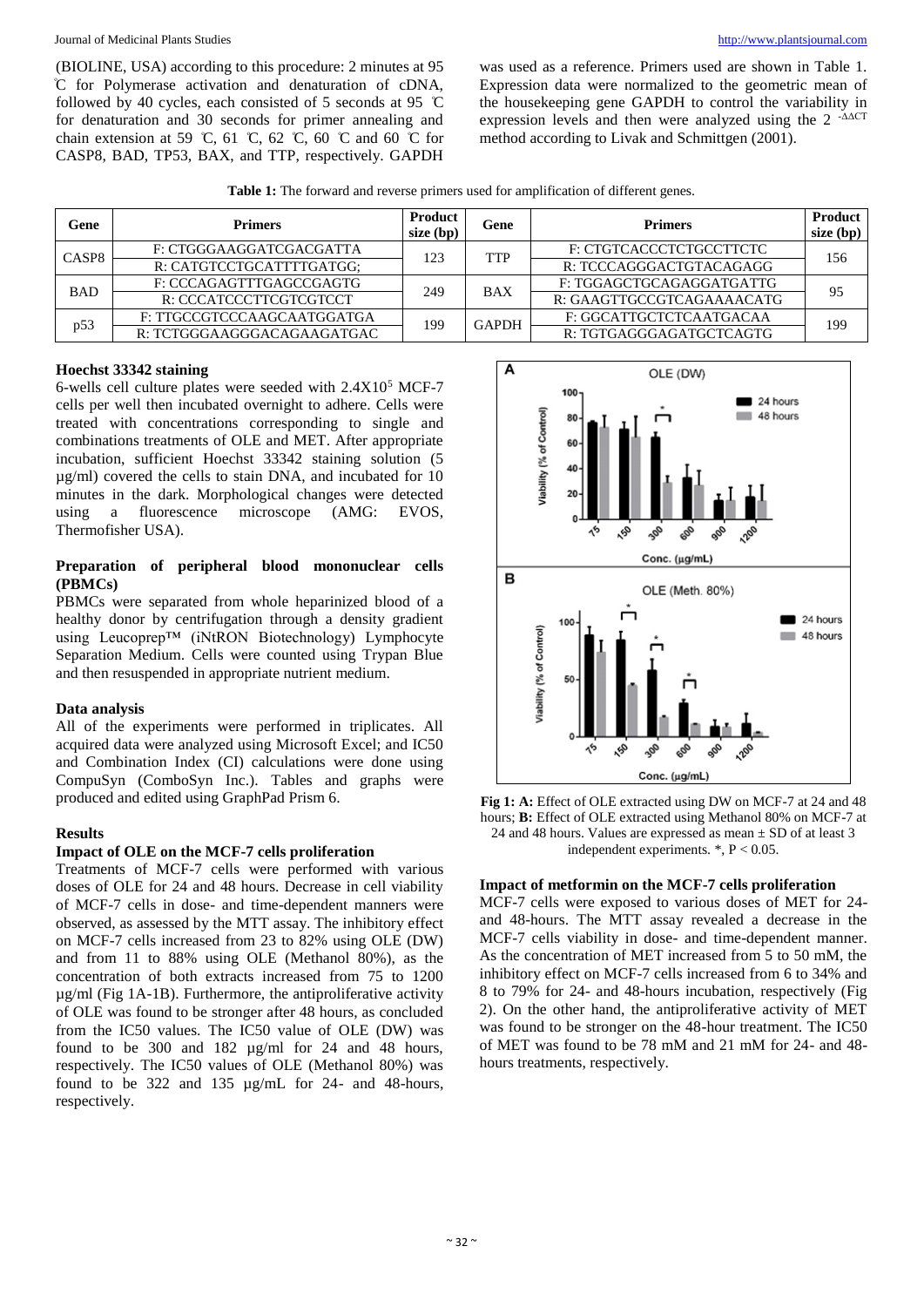

**Fig 2:** Effect of different single concentrations of MET on MCF-7 at 24 and 48 hours. Values are expressed as mean ±SD of at least 3 independent experiments.

#### **Combination studies**

#### **Combined effect of metformin and olive leaves methanolic extract on the MCF-7 Cells**

The combined effect of MET and OLEs (Methanol 80%) on the proliferation of MCF-7 cells were assessed after 24- or 48 hours treatment. Combined treatments were performed using various ratios. After 24-hour incubation, at 0.5 fraction and 1:7 MET/OLE ratio, the combined (IC50) dose was reduced to 166. The dose of MET was reduced by 3.7 folds and that of OLE by 2.2 folds. The CI showed synergistic effect at all fractions (Table 2). At 1:4 ratio, the combined dose (MET/OLE) was 120, at 0.5 fraction. The dose of MET was reduced by 3.2 folds and for the OLE by 3.4 folds. The CI of each fraction increased in synergy as concentrations of both drugs increased (Table 3).

**Table 2:** Inhibitory effect of combining metformin with OLE (Meth. 80%) on MCF-7 at 24 hours with ratio (1:7).

|      | <b>Single</b><br><b>Dose</b> |  |           | Metformin combined with OLE (Meth. 80%) 24-             | hour $(1:7 \text{ ratio})$ |     |      |
|------|------------------------------|--|-----------|---------------------------------------------------------|----------------------------|-----|------|
|      |                              |  |           |                                                         |                            |     |      |
|      |                              |  |           | <b>Fa</b> MET. OLE CI Combined Dose MET. & OLE MET. OLE |                            |     |      |
| 0.25 | 25                           |  | 168 0.71  | 71                                                      | $10+61$                    | 2.9 | 2.7  |
| 0.5  | 78                           |  | 322 0.71  | 166                                                     | $21 + 145$                 | 3.7 | 2.2. |
| 0.75 | 237                          |  | 618 0.76  | 392                                                     | $49 + 343$                 | 4.8 | 1.8  |
| 0.9  | 720                          |  | 1184 0.83 | 920                                                     | $115 + 805$                | 6.2 |      |

The CI values indicate a synergistic effect when CI  $<$ 1, an antagonistic effect when  $CI >1$ , and an additive effect when CI is equals to 1; Fa: Fraction affected; DRI: Dose Reduction Index. OLE: Olive Leaf Extract; MET: Metformin; CI: Combination Index.

**Table 3:** Inhibitory effect of combining Metformin with OLE (Meth. 80%) on MCF-7 at 24 hours with ratio (1:4).

|      | <b>Single</b><br><b>Dose</b> |     |                             | Metformin combined with OLE (Meth. 80%) 24- | hour (1:4 ratio) |                 |     |
|------|------------------------------|-----|-----------------------------|---------------------------------------------|------------------|-----------------|-----|
|      |                              |     | Fa MET.OLE CI Combined Dose |                                             | MET. &           | <b>DRI</b>      |     |
|      |                              |     |                             |                                             | <b>OLE</b>       | <b>MET. OLE</b> |     |
| 0.25 | 25                           |     | 168 0.99                    | 79                                          | $16 + 63$        | 1.6             | 2.6 |
| 0.5  | 78                           |     | 322 0.60                    | 120                                         | $24 + 96$        | 3.2             | 3.4 |
| 0.75 | 237                          | 618 | 0.39                        | 181                                         | $36 + 145$       | 6.6             | 4.3 |
| 0.9  | 720                          |     | 11840.26                    | 274                                         | $55 + 219$       | 13              | 5.4 |

The CI values indicate a synergistic effect when  $CI < 1$ , an antagonistic effect when  $CI >1$ , and an additive effect when CI is equals to 1; Fa: Fraction affects; DRI: Dose Reduction Index; OLE: Olive Leaf Extract; MET: Metformin; CI: Combination Index.

For the 48-hour treatments, and at 1:7 ratio, the MET-OLE

 $~\sim$  33  $\sim$ 

combination reduced the IC50 dose of MET by 3 folds and that of OLE by 2.7 folds (Table 4). The CIs of all fractions showed synergistic inhibitory effect (Fig 3A).

**Table 4:** Effects of combining Metformin with OLE (Meth. 80%) at 48 hours with ratio (1:7).

|      | Metformin combined with OLE (Meth. 80%) 48-<br><b>Single</b><br><b>Dose</b><br>hour $(1:7 \text{ ratio})$ |     |                |                                    |            |                 |     |
|------|-----------------------------------------------------------------------------------------------------------|-----|----------------|------------------------------------|------------|-----------------|-----|
|      |                                                                                                           |     |                | <b>Fa MET.OLE CI Combined Dose</b> | MET. $&$   | <b>DRI</b>      |     |
|      |                                                                                                           |     |                |                                    | <b>OLE</b> | <b>MET. OLE</b> |     |
| 0.25 | 10                                                                                                        | 62  | 0.89           | 34                                 | $4 + 30$   | 2.4             | 2.0 |
| 0.5  | 21                                                                                                        |     | $135 \, 10.69$ | 56                                 | $7 + 49$   | 3.0             | 2.7 |
| 0.75 | 43                                                                                                        |     | 290 0.54       | 91                                 | $11 + 80$  | 3.8             | 3.6 |
| 0.9  | 87                                                                                                        | 625 | 0.42           | 149                                | $19 + 130$ | 4.7             | 4.8 |

The CI values indicate a synergistic effect when CI  $<$ 1, an antagonistic effect when  $CI >1$ , and an additive effect when CI is equals to 1; Fa: Fraction affects; DRI: Dose Reduction Index; OLE: Olive Leaf Extract; MET: Metformin; CI: Combination Index.



**Fig 3: A:** The CI values of different combination ratios of OLE (Meth. 80%) to Metformin against different Fa values; **B:** The CI values of different combination ratios of OLE (DW) to Metformin against different Fa values. The CI values indicate a synergistic effect when CI <1, an antagonistic effect when CI > 1, and an additive effect when CI is equals to 1; Fa: Fraction affects; CI: Combination Index

# **Combined effect of metformin and aqueous extract of olive leaves on the MCF-7 Cells**

The combined effect of MET and OLEs (DW) on the proliferation of MCF-7 cells were assessed as described above for the methanolic OLE. The CI values of different MET-OLE (DW) combinations at different Fa's are shown in (Fig 3B). After 24 hours incubation, at ratio of 1:4, the combination showed synergistic inhibitory effect and the combined IC50 dose was reduced to 97. The MET dose was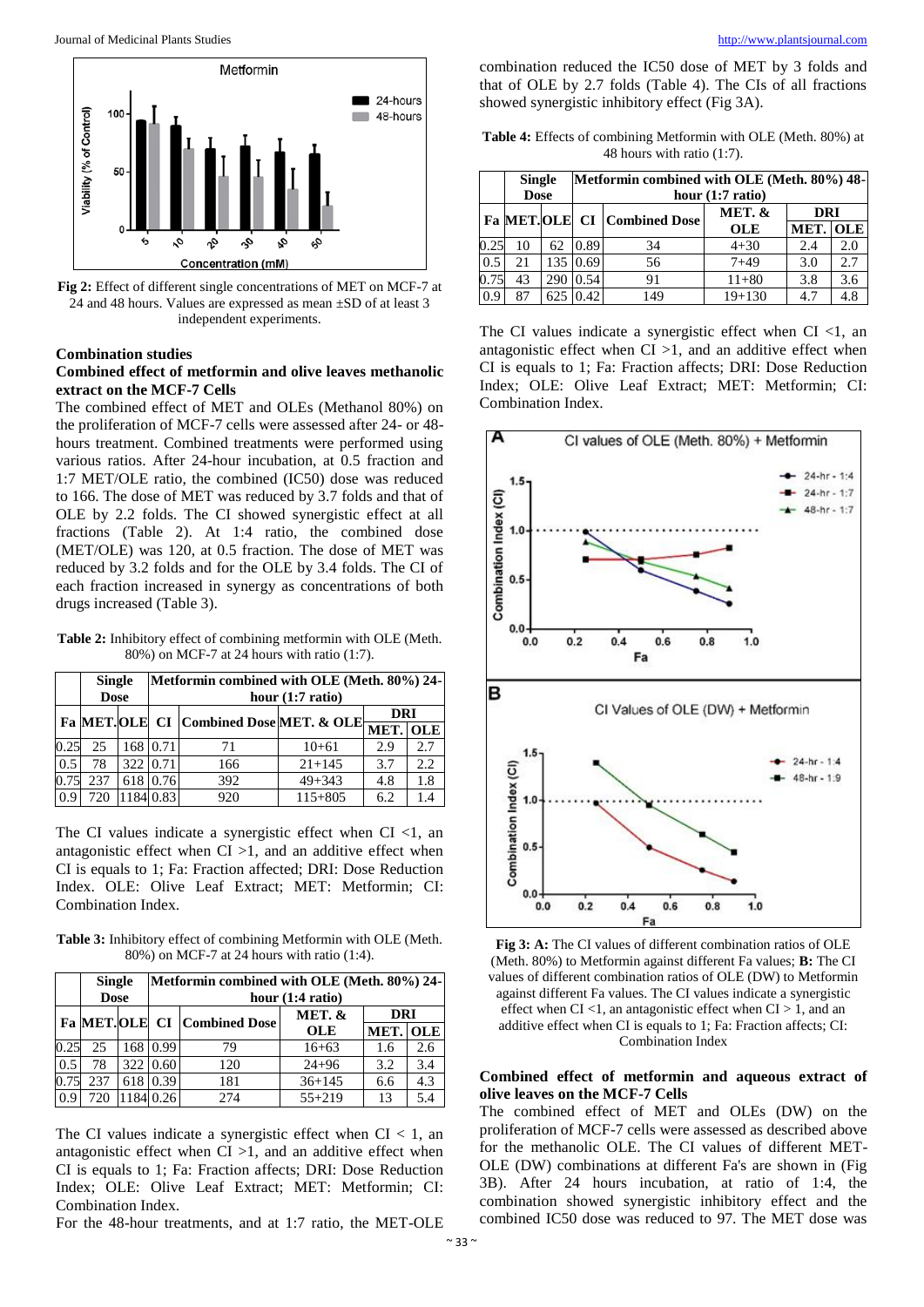reduced 4.0 folds and that of OLE 3.9 folds. Most Fa's showed synergistic effects (Table 5). After 48 hours incubation an additive effect was observed at 1:9 ratio **(**Table 6).

**Table 5:** Effect of combining Metformin with OLE (DW) at 24 hours with ratio (1:4)*.*

|      | <b>Single Dose</b> |           |               | Metformin combined with OLE (DW) 24-hours                                      | $(1:4 \text{ ratio})$ |     |     |
|------|--------------------|-----------|---------------|--------------------------------------------------------------------------------|-----------------------|-----|-----|
|      |                    |           |               | Fa MET. OLE $ {\rm CI}\, $ Combined Dose MET. & OLE $\overline{\rm MET.0LE}\,$ |                       |     |     |
|      |                    |           |               |                                                                                |                       |     |     |
| 0.25 | 25                 | 113 0.97  |               | 65                                                                             | $13 + 52$             | 1.9 | 2.1 |
| 0.5  | 78                 | 300       | $0.5^{\circ}$ | 97                                                                             | $19 + 78$             | 4.0 | 3.9 |
| 0.75 | 237                | 793 0.26  |               | 145                                                                            | $29 + 116$            | 8.1 | 6.8 |
| 0.9  | 720                | 2097 0.14 |               | 215                                                                            | $43 + 172$            | 16  | 12  |

The CI values indicate a synergistic effect when CI< 1, an antagonistic effect when  $CI > 1$ , and an additive effect when CI is equals to 1; Fa: Fraction affects; DRI: Dose Reduction Index; OLE: Olive Leaf Extract; MET: Metformin; CI: Combination Index.

**Table 6:** Effects of combining metformin with OLE (DW) at 48 hours with ratio (1:9).

|      | <b>Single Dose</b> |          |                                                                               | Metformin combined with OLE (DW) 48-hours | $(1:9 \text{ ratio})$ |     |     |
|------|--------------------|----------|-------------------------------------------------------------------------------|-------------------------------------------|-----------------------|-----|-----|
|      |                    |          | $_{\rm I}$ Fa MET. OLE CI Combined Dose MET. & OLE $\frac{24}{\rm MET.[OLE]}$ |                                           |                       |     |     |
|      |                    |          |                                                                               |                                           |                       |     |     |
| 0.25 | 10                 | 62       | 1.4                                                                           | 60                                        | $6 + 54$              | 1.7 |     |
| 0.5  | 21                 |          | 182 0.95                                                                      | 98                                        | $10 + 88$             | 2.1 | 2.1 |
| 0.75 | 36                 | 420      | 0.64                                                                          | 160                                       | $16 + 144$            | 2.6 | 3.7 |
| 0.9  | 87                 | 15860.45 |                                                                               | 262                                       | $26 + 236$            | 3.3 | 6.7 |

The CI values indicate a synergistic effect when CI<1, an antagonistic effect when  $CI >1$ , and an additive effect when CI is equals to 1; Fa: Fraction affects; DRI: Dose Reduction Index; OLE: Olive Leaf Extract; MET: Metformin; CI: Combination Index.

# **Morphological changes of MCF-7 cells Membrane blebbing**

Plasma membrane protrusions (blebs), as followed under the inverted microscope, were observed upon treating MCF-7 cells with MET and OLE (Figure 4). Those could be due to apoptotic death of the treated cells.



**Fig 4:** Morphological changes of MCF-7 treated with 50 mM of MET and 200µgmL-1 of OLE (DW) for 48-hr. Membrane blebbing is indicated by a white arrow as observed using inverted Microscope under zooming by 40X.

#### **Chromatin condensation study**

Upon cell staining with Hoechst 33342, untreated control cells looked homogenous in shape and color (Fig 5A) however, treated cells either were reduced in number, and chromatin condensation resulted in smaller and brighter color nuclei; (Fig 5B-5D).



**Fig 5:** Effect of MET and/or OLE (DW) on the nuclear condensation of MCF-7 cells after 48 h. MCF-7 cells were treated with either MET or OLE or in combination for 48 hours, stained using Hoechst 33342 dye and then observed under fluorescence microscope with 10X magnification. Chromatin condensation indicated by White arrows. A: Untreated MCF-7 cells (Control); B: Cells treated with 60 µg mL-1 of OLE (DW); C: Cells treated with 20 mM of MET; D: Cells treated with 7 mM MET and 49 µg OLE (DW) in combination.

# **Apoptotic and autophagy marker genes' expression**

In order to investigate whether specific apoptosis markers may be implicated in the inhibitory effects of MET and/or OLE (DW) on MCF-7; *TP53, BAD, BAX* and *CASP8* genes expressions were investigated using qPCR and compared to untreated controls. Results are shown in (Fig 6). The expression of *TP53* was reduced in the three treatments as compared to control; however, *CASP8* and *BAD* expressions were increased in MET-only treatment; and not in the OLE or the combination treatment. Moreover, the expression of the zinc finger protein, Tristetraprolin (TTP), was also increased in MET-only treatment.



**Fig 6:** Relative expression, using qPCR, of some Apoptotic markers. Cells were treated with single or combination doses of Metformin and OLE (DW) for 24 hours on MCF-7 cell line. MET: Metformin; OLE: Olive Leaf Extract.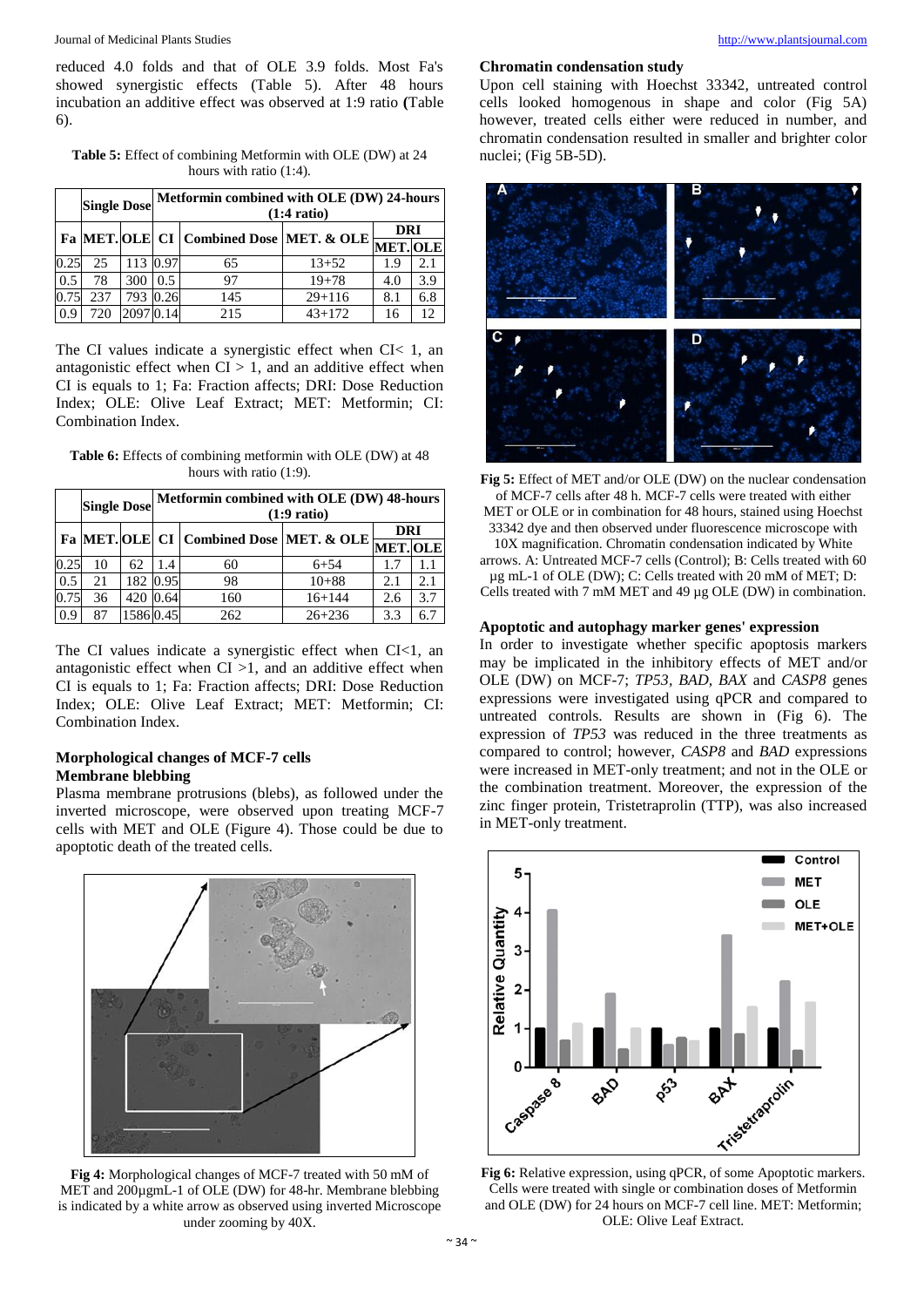#### **Impact of OLE or/and metformin on normal PBMCs**

Cytotoxic effects of both MET and OLE, singly or in combination, were tested *in vitro* on PBMC's. Those two drugs did not show any significant cytotoxicity towards healthy human PBMC's as compared to MCF-7 tumor cells (Fig 7).





#### **Discussion**

Alternative cancer treatment strategies are highly needed. Plant-derived bioactive compounds, as they are natural and readily available, may be one important candidate for this purpose. In addition, repurposing of existing drugs e.g., metformin, with potential anticancer activity can be also beneficial in treating cancer as this strategy saves time and money for the health systems. Many reported studies, including epidemiological and *in vitro* ones, have shown that MET and OLE, singly, possess anticancer activity on different cancer cell lines including MCF-7 [9, 14-17]. Therefore, in this study we investigated the effect of MET and OLE administered in combination on MCF-7 cancer cell line; aiming at achieving beneficial synergistic or additive effect.

#### **Antiproliferative activity of metformin and OLE in single doses on MCF-7**

In a study by Goulas *et al* (2009), two solvents were used in extracting Olive leaves, Methanol and distilled water and agitation was used for extraction. The IC50 after 48-hour treatment was 209  $\mu$ g/mL for water extract, and 174  $\mu$ g mL<sup>-1</sup> for methanolic extract on MCF-7 [18]. On the same line, our study showed that the IC50 of water and methanol OLE were 182  $\mu$ g mL<sup>-1</sup> and 135  $\mu$ g mL<sup>-1</sup>, respectively. In another study by Bouallagui *et al* (2011), the results showed that treatment of MCF-7 cells with 3000 µg mL-1 of 80% Methanolic OLE showed 38% inhibition [15]. Our results showed far greater potency in inhibition at this fraction. In our study and in general, OLE using 80% Methanol in single dosage has shown stronger inhibitory effect on MCF-7 cells than OLE using water. These results were consistent with most previous studies. On the other hand, reason for variations between our study and other studies maybe attributed to extraction methods and bioactive compound contents due to geographical locations where samples were obtained.

Many studies have confirmed our results for antiproliferative property of MET on MCF-7. In a study by Zhang *et al* (2017), at concentration 20 mM MET, viability of MCF-7 was 40%; on the other hand, in our study the same results were obtained, viability of MCF-7 at the same concentration was 46% [19]. In another study, Queiroz *et al* (2014) also yielded same viability percentage in which 68% viability resulted by treating MCF-7 cells with 10 mM MET, whereas, in our study 69% viability resulted by treatment with same concentration [16] .

#### **Antiproliferative activity of combining Metformin/OLE on MCF-7**

Only few studies tested the anticancer effects of the crude extract of olive leaves combined with other drugs. In this study, we combined OLE with MET, for the first time, in different ratios according to their IC50's that were deduced from single OLE and MET treatments.

Generally speaking, combining MET with OLE, at particular ratios, has dramatically decreased cell proliferation as compared to single treatments. In fact, the highest effective outcome was 90% inhibition of cell viability. The 1:4 ratio of MET and OLE (DW) showed "Strong Synergism" with a CI=0.14 after 24-hour treatment. In this particular combination, dose reduction index for both MET and OLE (DW) were 16 and 12-folds, respectively. Furthermore, the second most synergistic effect (CI=0.39) was at 75% inhibitory effect and at ratio 1:4 after 24-hour treatment. In addition, dose reduction index at this combination of MET and OLE (Meth. 80%) was 13 and 5.4-folds, respectively.

In a recent study Falah *et al*. (2017) used MET in combination with the natural product curcumin against various breast cancer cell lines. Their results showed additive to moderate synergistic effect. For MCF-7 following 48-hour treatment they observed additive effect (CI=1.069) at IC50=22.5 mM and  $108\mu$ M of MET and curcumin, respectively  $[20]$ . Whereas in the present study, at IC50, combining MET with OLE (Meth.  $80\%$ ) has shown synergism (CI=0.69) at 48-hour treatment, reflecting a more potent inhibitory effect.

In another study conducted by Liu *et al*. (2012), the authors investigated the effects of combining MET with Carboplatin and other chemotherapeutic drugs. At 50% inhibitory effect, the combination index for MET with carboplatin was 0.814 which indicates a "Moderate Synergism". In the same study, similar results were achieved using doxorubicin or paclitaxel, both are breast cancer chemotherapeutics [21]. In this study, most of our CI's at this fraction have shown more potent synergism. In addition, in the current study we didn't use a chemotherapeutic drug, instead, we used a relatively safer natural extract; adding more advantage to our combination.

As a complex disease, multiple targets in cancer cells are needed to be taken into consideration when treating the disease. Single targets have shown drawbacks for treatments; however, multitargeting by multiple compounds, which is found in natural crude extracts, can work simultaneously to provide a significant effect. Still, the network of pathways and the specific bioactive compounds that cause the effects of combination need to be considered in follow-up research.

#### **Potential mechanism of action of metformin and OLE**

The present study results showed that treatments containing MET singly or combined with OLE elicited some signs (e.g., membrane blebbing, chromatin condensation, and increased expression of certain apoptotic genes, including *BAD*, *BAX* and *CASP8*) indicative for apoptosis induction. In agreement with our results Malki and Youssef (2011) have shown that MET induced apoptosis in MCF-7 cells [17]. Additionally,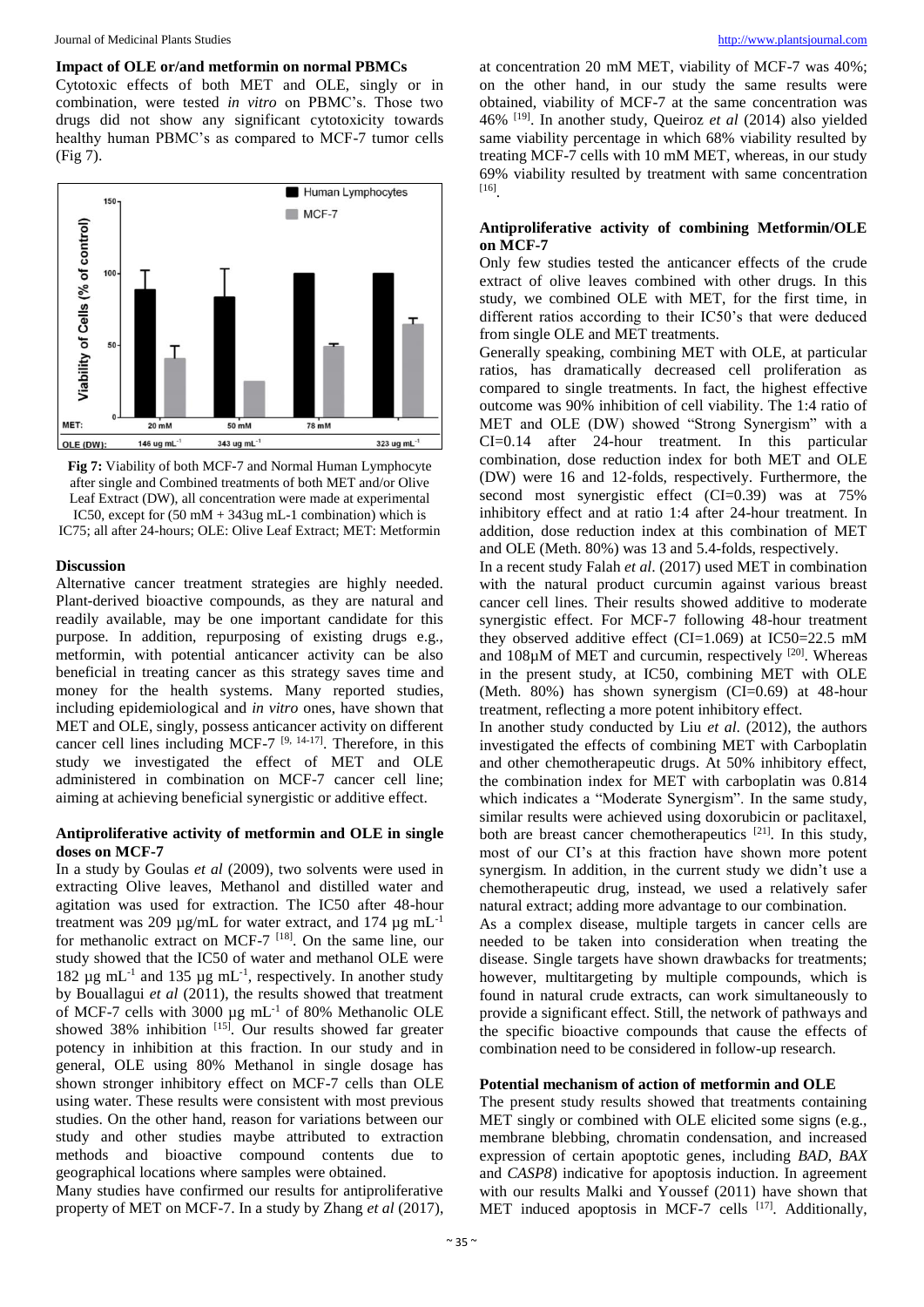Journal of Medicinal Plants Studies [http://www.plantsjournal.com](http://www.plantsjournal.com/)

Zhang *et al*. (2017) have shown that treatment of several cell lines, including MCF-7 with MET for 48-hour showed early and late apoptotic features in a dose-dependent manner [19]. Unexpectedly, our results showed that p53 expression wasn't upregulated upon MET or (MET+OLE) treatment. Meanwhile, the upregulation of TTP indicates that the apoptosis observed here occurred through a TTP-mediated p53-independent pathway. The work of Pandiri *et al*. (2016), Baou *et al*. (2009) and Gondi *et al*. (2007) showed that the anti-proliferative effect of MET is mediated via TTP in a p53 independent manner. [22-24]. Additionally, Falah *et al*. (2017) have shown that MET-induced apoptosis occurred by a p53 independent manner [20].

OLE seems to elicit its antiproliferative effect in a different way. The work of Bouallagui *et al*. (2011) and others have shown that OLE effects its antiproliferative action through cell cycle arrest [15]. Thus, decreasing the cell number and resulting in an apparent cytotoxic effect revealed with MTT. OLE either alone or combined with M*Et al*so seems to downregulate the expression of the apoptotic genes investigated in this study. Similar findings were reported by Elgebalya *et al*. (2018) who showed that olive oil and leaf extract decrease the expression of apoptosis markers [25]. The different cytotoxic mechanisms of OLE and MET may also explain the strong synergism attained in the combination treatments experiments.

The use of purified constituents of OLE, olive leaves collected from different cultivars, and obtained from trees grown in different soils can help elucidate the appropriate cytotoxic mechanism of OLE extract.

# **Cytotoxicity of both metformin and OLE on normal cells**

The safety of normal human cells by any therapeutic drug must be considered before any further research. In fact, safety is one of the main issues of current conventional therapies for cancer. OLE has shown great discriminatory property between normal and cancerous cells which makes them a potential candidate for cancer treatment. In addition, MET has been in the market for many years without any major safety issues. In this study, single and combination treatments of OLE and/or MET have been tested for their antiproliferative effect on PBMC's. Both single and combination treatments had minimal effect on PBMC's; thus, indicating that MET, OLE, and their combination might be safe for human use.

#### **References**

- 1. Torre LA, Siegel RL, Ward EM, Jemal A. Global Cancer Incidence and Mortality Rates and Trends-An Update*.* Cancer Epidemiol Biomarkers Prev. 2016; 25(1):16-27.
- 2. Bray F, Ferlay J, Soerjomataram I, Siegel RL, Torre LA, Jemal A. Global cancer statistics: GLOBOCAN estimates of incidence and mortality worldwide for 36 cancers in 185 countries*.* CA Cancer J Clin. 2018; 68(6):394-424.
- 3. National Institutes of Health, Understanding Cancer. Bethesda (MD), 2007.
- 4. Qabaha K, Al-Rimawi F, Qasem A, Naser SA. Oleuropein Is Responsible for the Major Anti-Inflammatory Effects of Olive Leaf Extract*.* J Med Food. 2018; 21(3):302-305.
- 5. Franceschi C, Campisi J. Chronic inflammation (inflammaging) and its potential contribution to ageassociated diseases*.* J Gerontology a Biol Sci Med Sci. 2014; 69(1):S4-9.
- 6. Wainstein J, Ganz T, Boaz M, Bar Dayan Y, Dolev E, Kerem Z *et al*. Olive leaf extract as a hypoglycemic agent in both human diabetic subjects and in rats*.* J Med Food.

2012; 15(7):605-10.

- 7. Perrinjaquet-Moccetti T, Busjahn A, Schmidlin C, Schmidt A, Bradl B, Aydogan C. Food supplementation with an olive (*Olea europaea* L.) leaf extract reduces blood pressure in borderline hypertensive monozygotic twins*.* Phytother Res. 2008; 22(9):1239-42.
- 8. Ramos S. Cancer chemoprevention and chemotherapy: dietary polyphenols and signalling pathways*.* Mol Nutr Food Res. 2008; 52(5):507-26.
- 9. Heckman-Stoddard BM, Decensi A, Sahasrabuddhe VV, Ford LG. Repurposing metformin for the prevention of cancer and cancer recurrence*.* Diabetologia. 2017; 60(9):1639-1647.
- 10.Iliopoulos D, Hirsch HA, Struhl K. Metformin decreases the dose of chemotherapy for prolonging tumor remission in mouse xenografts involving multiple cancer cell types*.* Cancer Res. 2011; 71(9):3196-201.
- 11. Samet I, Han J, Jlaiel L, Sayadi S, Isoda H. Olive (*Olea europaea*) leaf extract induces apoptosis and monocyte/macrophage differentiation in human chronic myelogenous leukemia K562 cells: insight into the underlying mechanism*.* OXID Med Cell Longev. 2014; 2014:927619.
- 12. Goldsmith CD, Vuong QV, Sadeqzadeh E, Stathopoulos CE, Roach PD, and Scarlett CJ. Phytochemical properties and anti-proliferative activity of Olea europaea L. leaf extracts against pancreatic cancer cells*.* Molecules. 2015; 20(7):12992-3004.
- 13. Mijatovic SA, Timotijevic GS, Miljkovic DM, Radovic JM, Maksimovic-Ivanic DD, Dekanski DP *et al*. Multiple antimelanoma potential of dry olive leaf extract*.* Int J Cancer. 2011; 128(8):1955-65.
- 14. Han J, Talorete TP, Yamada P, Isoda H. Anti-proliferative and apoptotic effects of oleuropein and hydroxytyrosol on human breast cancer MCF-7 cells. Cytotechnology. 2009; 59(1):45-53.
- 15.Bouallagui Z, Han J, Isoda H, Sayadi S. Hydroxytyrosol rich extract from olive leaves modulates cell cycle progression in MCF-7 human breast cancer cells*.* Food Chem Toxicol. 2011; 49(1):179-84.
- 16. Queiroz EA, Puukila S, Eichler R, Sampaio SC, Forsyth HL, Lees SJ, *et al*. Metformin induces apoptosis and cell cycle arrest mediated by oxidative stress, AMPK and FOXO3a in MCF-7 breast cancer cells*.* PLoS One. 2014; 9(5):e98207.
- 17. Malki A, Youssef A. Antidiabetic drug metformin induces apoptosis in human MCF breast cancer via targeting ERK signaling*.* Oncol Res. 2011; 19(6):275-85.
- 18. Goulas V, Exarchou V, Troganis AN, Psomiadou E, Fotsis T, Briasoulis E, *et al*. Phytochemicals in olive-leaf extracts and their antiproliferative activity against cancer and endothelial cells*.* Mol Nutr Food Res. 2009; 53(5):600-8.
- 19. Zhang J, Li G, Chen Y, Fang L, Guan C, Bai F, *et al*. Metformin Inhibits Tumorigenesis and Tumor Growth of Breast Cancer Cells by Upregulating miR-200c but Downregulating AKT2 Expression*.* J Cancer. 2017; 8(10):1849-1864.
- 20. Falah RR, Talib WH, Shbailat SJ. Combination of metformin and curcumin targets breast cancer in mice by angiogenesis inhibition, immune system modulation and induction of p53 independent apoptosis*.* Ther Adv Med Oncol. 2017; 9(4):235-252.
- 21. Liu H, Scholz C, Zang C, Schefe JH, Habbel P, Regierer AC *et al*. Metformin and the mTOR inhibitor everolimus (RAD001) sensitize breast cancer cells to the cytotoxic